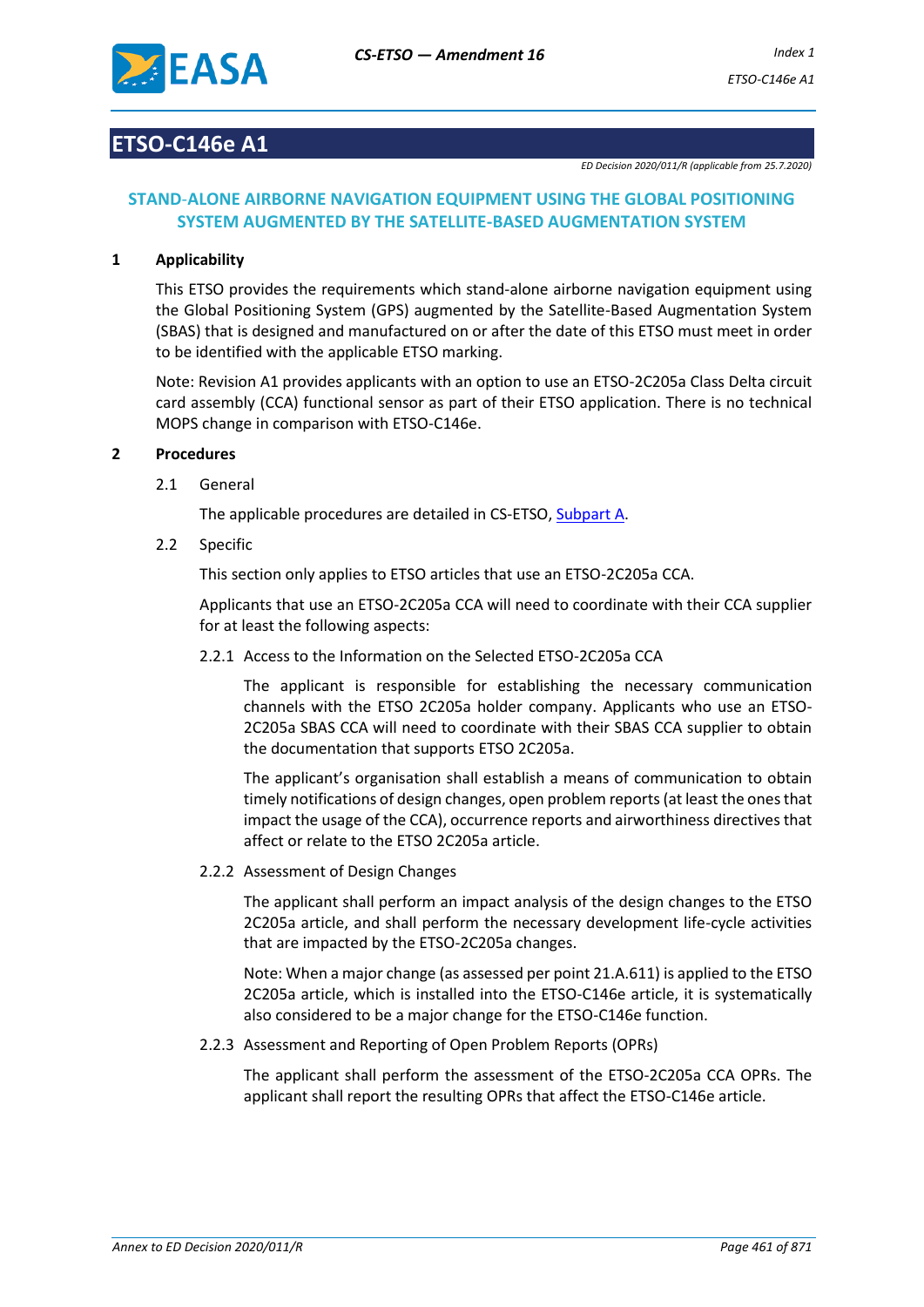

#### **3 Technical Conditions**

- 3.1 Basic
	- 3.1.1 Minimum Performance Standard

The applicable standards are those provided for functional equipment Class Gamma or Delta in RTCA document DO-229E, Minimum Operational Performance Standards for Global Positioning System/Satellite-Based Augmentation System Airborne Equipment, dated 15 December 2006, Section 2, as amended by [Appendices](#page-9-0) 2 and [4](#page-15-0) to this ETSO.

Classes Gamma and Delta of equipment are defined in DO-229E, Section 1.4.

The test procedures are defined in DO-229E, Section 2.5.

The standards in this ETSO apply to equipment intended to accept a desired flight path and provide deviation commands keyed to that path. Pilots and autopilots will use these deviations to guide the aircraft. Except for automatic dependent surveillance with Class Gamma, these ETSO standards do not address integration issues with other avionics.

#### Use of an ETSO-2C205a Class Delta CCA functional sensor

Applicants for Class Delta-4 ETSO-146e have the option to use an ETSO-2C205a Delta CCA functional sensor. Applicants who choose to use an ETSO-2C205a Delta CCA can take credit for certification compliance by virtue of the ETSO-2C205a ETSOA for:

- meeting the Class Delta-4 MPS requirements in Sections 2.1.1, 2.1.5, and 2.3;
- the development assurance of the hardware/software;
- the classification of failure conditions;
- the MPS Section 2.5 performance testing (functional qualification), except that specified in Appendix 1 to this document; and
- the partial environmental testing performed on the ETSO-2C205a CCA.

After the integration of the ETSO-2C205a CCA into the ETSO-146e article, the applicant shall perform the testing described in Appendix 1. The applicant shall also complete the environmental qualification testing. The testing shall include the detailed functional test procedures delivered by the ETSO-2C205a CCA provider. This testing is required to address the paragraphs of this ETSO that are not covered by the items listed above.

Note: An end-use manufacturer that uses an ETSO-2C205a SBAS CCA functional sensor assumes full responsibility for the design and its function under their ETSO-C146e authorisation.

3.1.2 Environmental Standard

See CS-ETSO, Subpart A, paragraph 2.1. The required performance under test conditions is defined in RTCA document DO-229E, Minimum Operational Performance Standards for Global Positioning System/Satellite-Based Augmentation System Airborne Equipment, dated 15 December 2016, Section 2.4.

3.1.3 Software

See CS-ETSO, Subpart A, paragraph 2.2.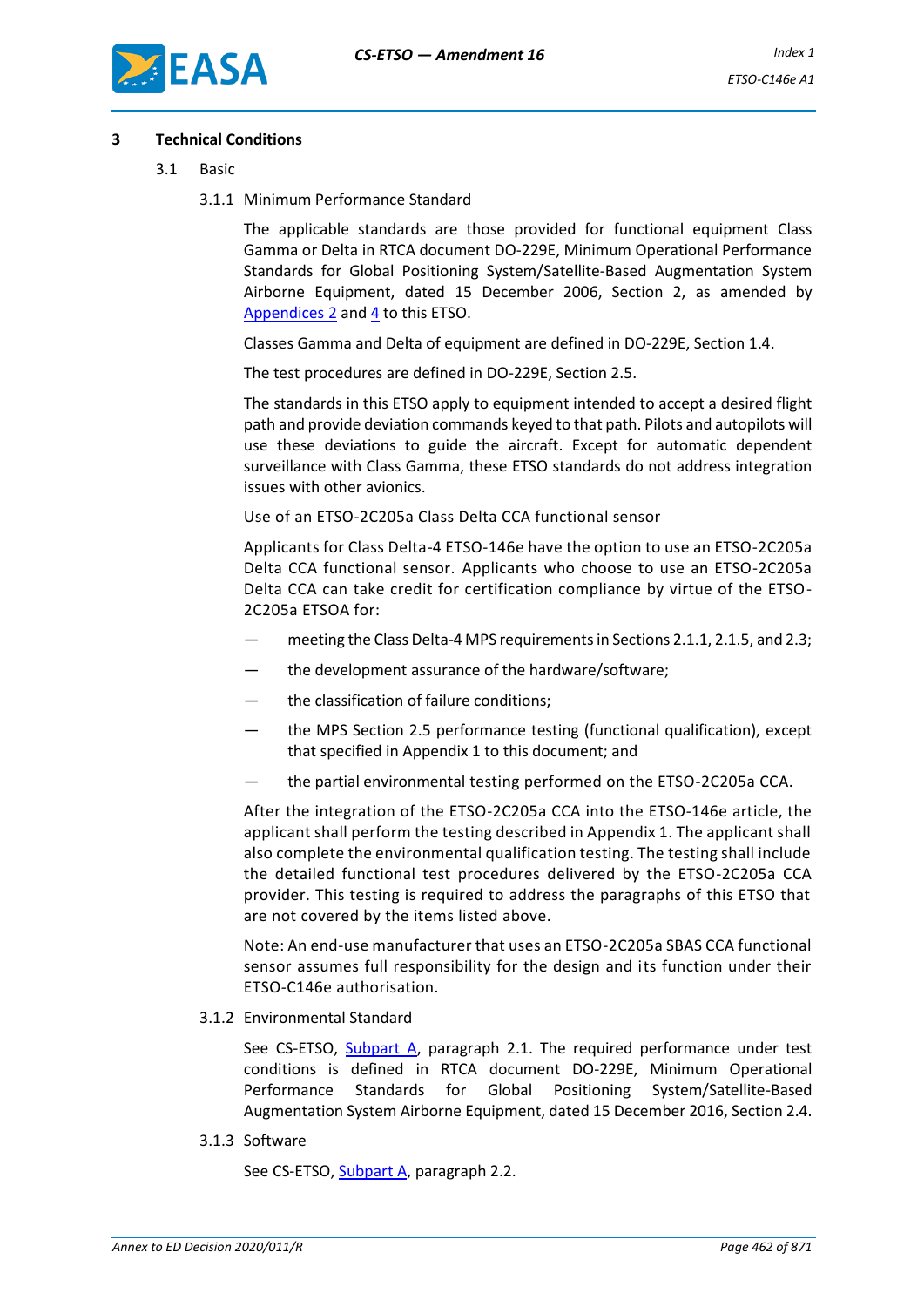

Applicants who use an ETSO-2C205a Class Delta CCA functional sensor may use the ETSO 2C205a authorisation as substantiation for compliance with the software development assurance aspects of the CCA.

3.1.4 Electronic Hardware Qualification.

See CS-ETSO, Subpart A, paragraph 2.3.

Applicants who use an ETSO-2C205a Class Delta CCA functional sensor may use the ETSO 2C205a authorisation as substantiation for compliance with the hardware development assurance aspects of the CCA.

## 3.2 Specific

3.2.1 Failure Condition Classification

See CS-ETSO, Subpart A, paragraph 2.4.

Failure of the function defined in paragraph 3.1.1 of this ETSO is a:

- major failure condition for a loss of function or malfunction of en route, terminal, approach lateral navigation (LNAV), and approach LNAV/vertical navigation (VNAV) position data,
- major failure condition for a loss of function of approach localiser performance without vertical guidance (LP), and of approach localiser performance with vertical guidance (LPV) position data, and
- Hazardous failure condition for the malfunction of approach (LP and LPV) position data that results in misleading information.

Note: These failure condition classifications are considered to be the minimum classifications. Guidance for the installation of navigation systems at the aircraft level (e.g. Certification Specifications and Acceptable Means of Compliance for Airborne Communications, Navigation and Surveillance (CS-ACNS)) could require different failure condition classifications.

3.2.2 Additional Specific

If the equipment can satisfy the requirements of RTCA/DO-229E only when used with a particular antenna, the use of that antenna (by part number) shall be a requirement on the installation. This requirement shall be included in the installation manual as a limitation.

Applicants shall have all the data necessary to evaluate the geo stationary (GEO) satellite bias as defined in RTCA DO-229E, Section 2.1.4.1.5 available for review by EASA.

If the equipment uses barometric-aiding to enhance the availability of the FDE, then the equipment shall meet the requirements in RTCA DO-229E, Appendix G.

#### **4 Marking**

4.1 General

See CS-ETSO, Subpart A, paragraph 1.2.

4.2 Specific

At least one major component shall be permanently and legibly marked with the operational equipment class as defined in Section 1.4.2 of RTCA document DO-229E (e.g. Class 2). A marking of Class 4 indicates compliance with the Delta-4 requirements. The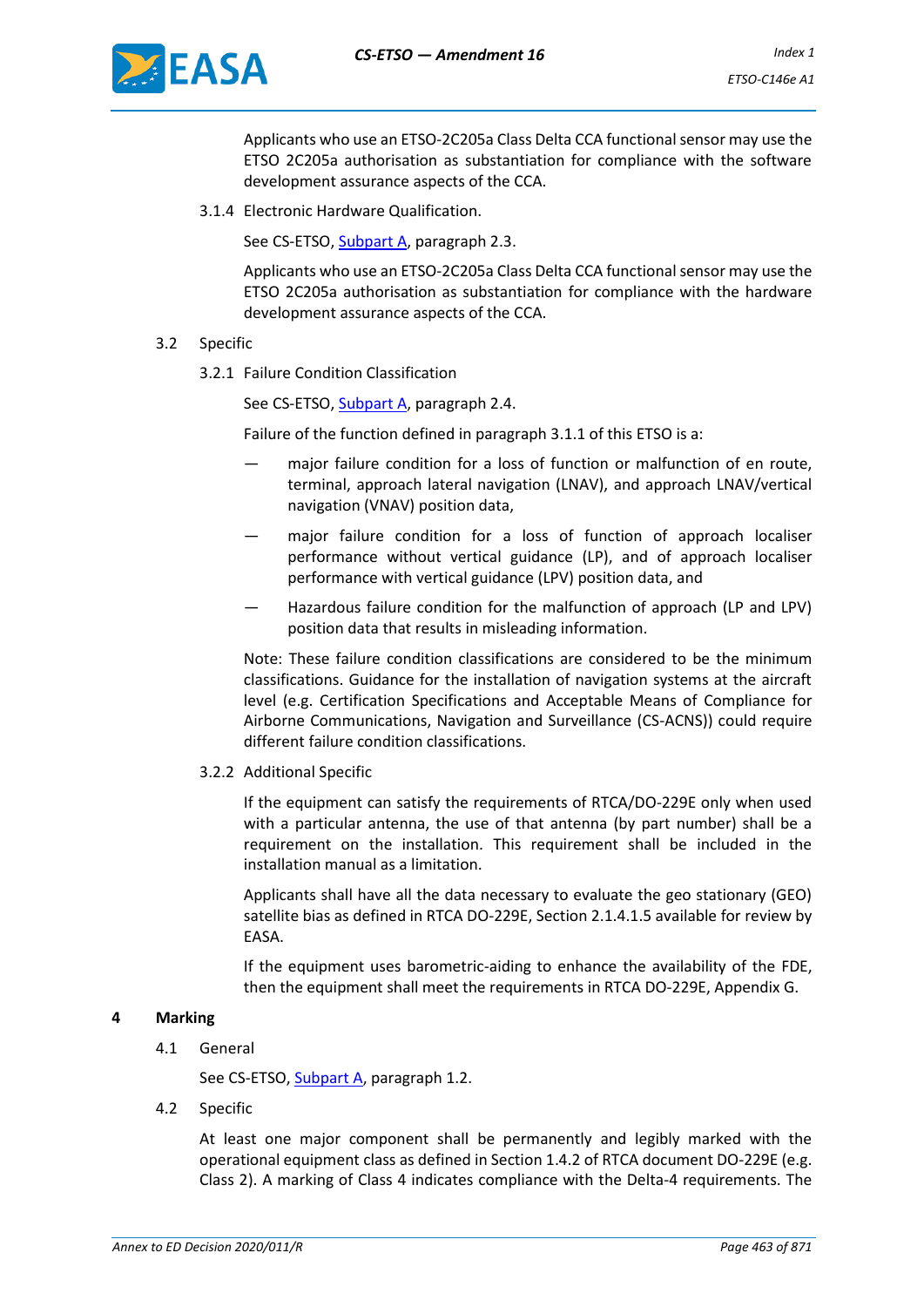

functional equipment class defined in Section 1.4.1 of RTCA document DO-229E (e.g. Gamma, Delta) is not required to be marked.

It is sufficient to declare the proper functional equipment class in the declaration of design and performance (DDP).

#### **5 Availability of Referenced Documents**

See CS-ETSO, Subpart A, paragraph 3.

[Amdt ETSO/6] [Amdt ETSO/13] [Amdt ETSO/16]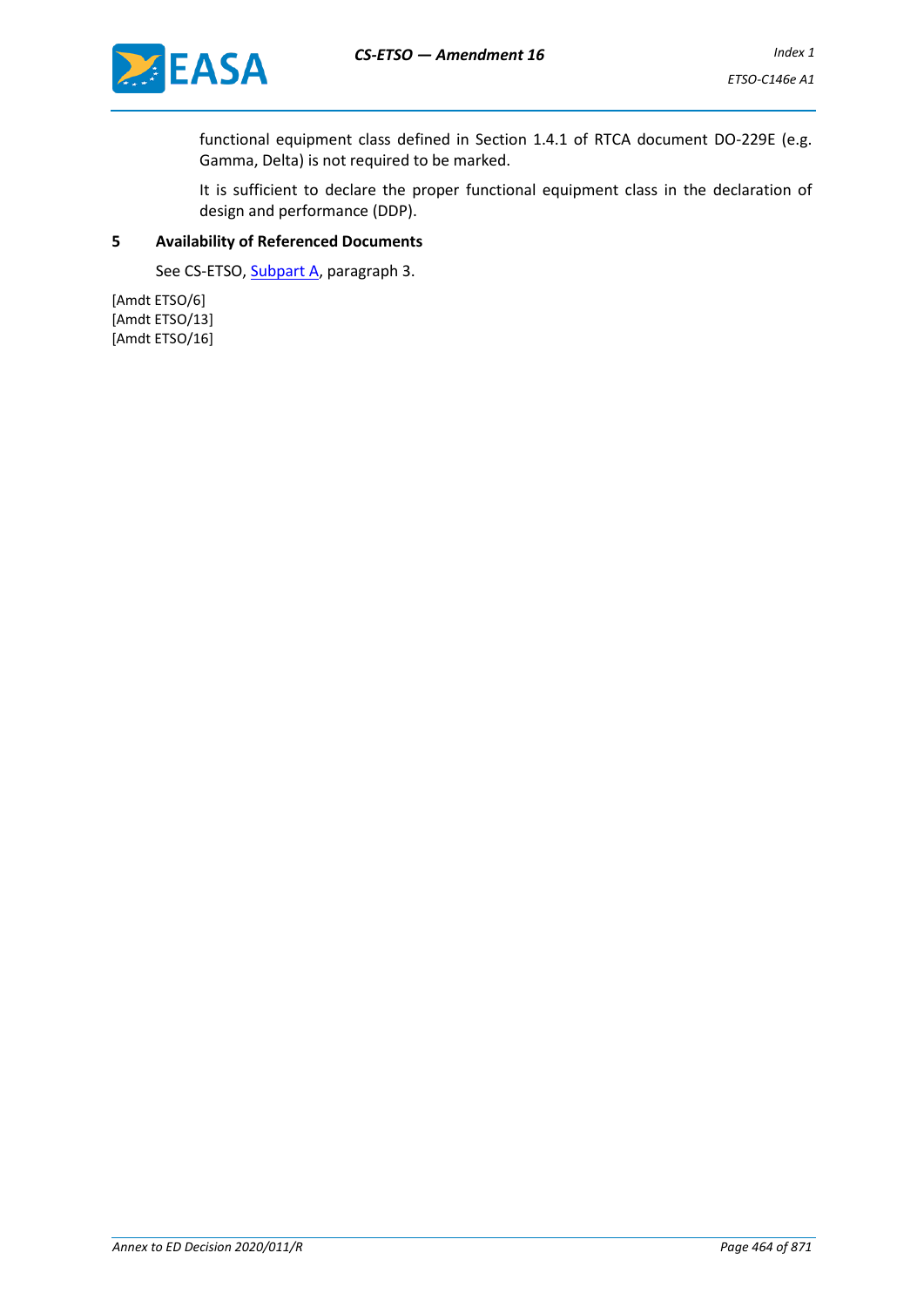

# **Appendix 1 to ETSO-C146e A1– End-Use Equipment Manufacturer Tests after Integration of Delta CCA Functional Sensors Used for Navigation Applications**

*ED Decision 2020/011/R*

## 1. SCOPE

This Appendix describes the required supplementary equipment level testing, in addition to the environmental testing of RTCA document DO-229E, Section 2.4, that the manufacturer of enduse equipment is required to conduct to receive an ETSO-C146e Class Delta-4 authorisation when using an ETSO-2C205a Delta CCA functional sensor.

To perform functional tests and to measure the performance in the environment, the applicant will use the detailed functional test procedures delivered with the ETSO-2C205a CCA. These test procedures are intended to streamline and simplify the ETSO-C146e authorisation process for the manufacturer of the end-use equipment by allowing credit for the design and for selected testing performed at the Delta CCA functional sensor level. However, the manufacturer of the end-use equipment remains fully responsible for the design and control of the article per their ETSO-C146e ETSOA.

## 2. GENERAL PRINCIPLES

- (a) Testing methods for GPS/SBAS equipment have been standardised by RTCA document DO-229E, and serve as the basis for ETSO-C146e. RTCA document DO-229E was written to cover equipment that can be installed on aircraft. Section 2.4 specifically addresses the issues of the environment in which the equipment operates, and provides the approved test methods to validate its performance in this environment. Section 2.4 represents the RTCA consensus in identifying which RTCA document DO-229E requirements are sensitive to environmental effects. These requirements are listed in the environmental tables referenced in Section 2.4.1.
- (b) The determination that a MOPS requirement is susceptible to the environment does not depend on whether or not the implementation is a CCA installed within ETSO-C146 article. This is the same concept as an equipment enclosure that is designed to protect against a benign environment compared with one designed for a severe environment; the identification of the susceptible requirements is the same.
- (c) Therefore, this Appendix uses the tables of RTCA document DO-229E, Section 2.4.1, to identify the MOPS requirements that are susceptible to environmental conditions for a Delta CCA functional sensor in the end-use equipment. The focus is on the change in environment seen by the Delta CCA functional sensor as a result of its installation in the end-use equipment. For example, other components inside the end-use equipment may radiate RF energy that could interfere with the GPS functions; therefore, the ambient testing performed at the CCA level is not equivalent to tests performed in the end-use equipment. This is the basis for defining the RTCA document DO-229E Section 2.5 performance tests that need to be repeated by the manufacturer of the end-use equipment.
- (d) The Class Delta-4 environmental table referenced in RTCA document DO-229E, Section 2.4.1, is the prime source to determine the MOPS performance requirements that are susceptible to environmental conditions. Based on that table, Class Delta-4 has the same susceptible requirements as Class Beta, but adds two additional requirements for navigation displays and databases that are optional capabilities for Class Delta-4. Those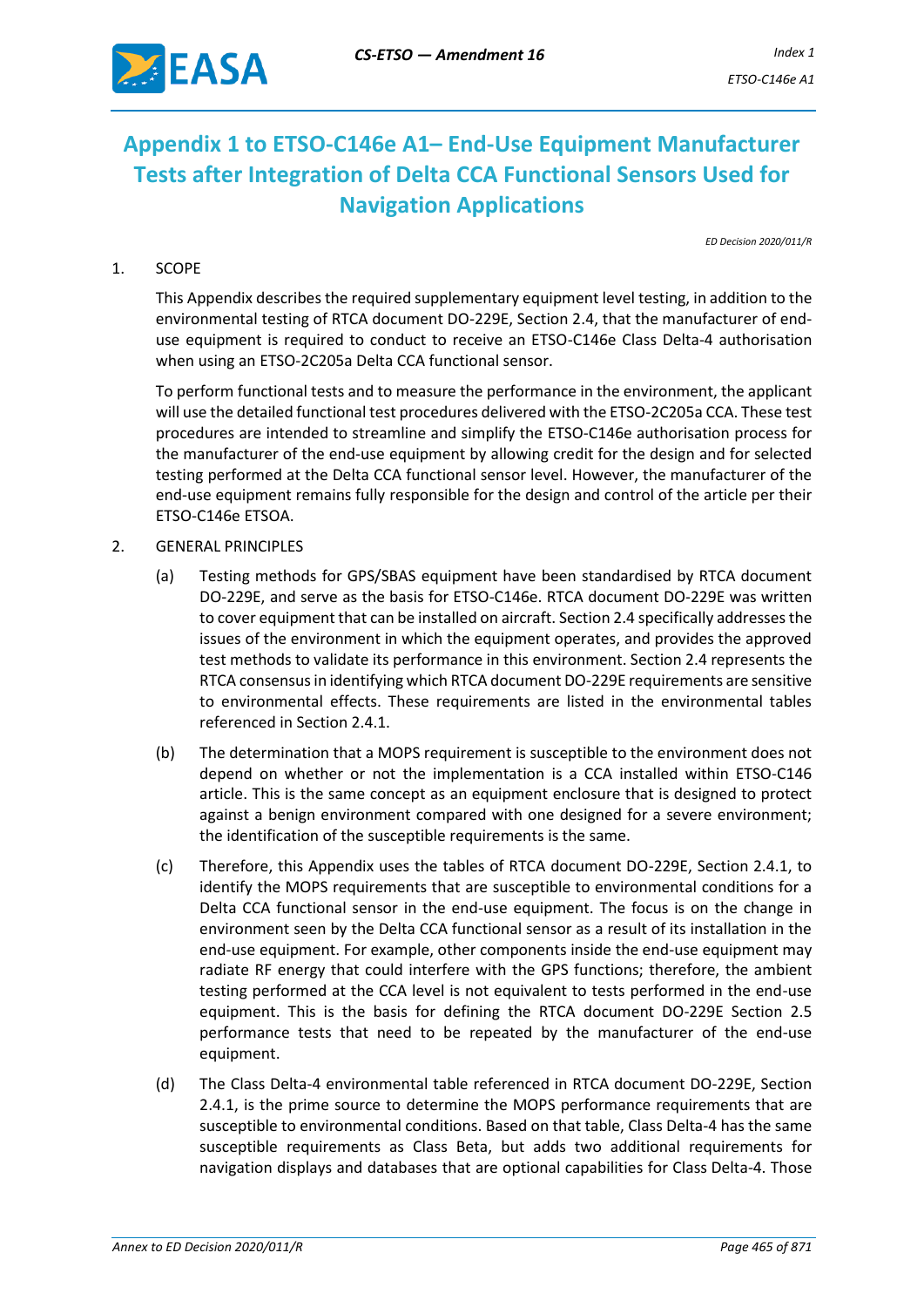

Delta-4 requirements that are similar to those for Class Beta can be grouped in two categories: those that are susceptible to most types of environmental conditions (described in Section 3) and those that are susceptible to only a few (described in Section 4).

- (e) The options for databases and navigation displays in Delta-4 equipment do not present any repeat MOPS testing requirements for a manufacturer who incorporates an ETSO-2C205a Delta CCA functional sensor in its ETSO-C146e article. The environmental qualification performed by the end-use equipment manufacturer according to ETSO-C146e is sufficient. The rationale is stated below.
	- (1) The database requirement testing in the environment is meant to ensure that the database storage hardware, which may be separate, is fully functional during the environmental testing. As the pass criterion for such testing is that the retrieved data is correct, the test procedures in the environment are as sensitive to hardware issues as any ambient environment test. Therefore, nothing justifies repeating the tests under ambient conditions in the end-use equipment.
	- (2) Manufacturers of end-use equipment that includes a database must perform the environmental qualification specified by ETSO-C146e and MOPS Section 2.4 irrespective of whether the database is hosted in the Delta CCA functional sensor or elsewhere in the equipment.
	- (3) It is impossible for the Delta CCA functional sensor to incorporate a display or to be a display.
- 3. PERFORMANCE REQUIREMENTS THAT ARE SUSCEPTIBLE TO MOST ENVIRONMENTAL CONDITIONS

The RTCA document DO-229E requirements for accuracy (Section 2.1.5.1), and sensitivity and dynamic range (Section 2.1.1.10) are sensitive to most environmental conditions. However, these requirements are linked to the message loss rate requirement in Section 2.1.1.3.2. Sections 3.1 and 3.2 below identify the testing that manufacturers of end-use equipment are required to repeat to demonstrate that the Delta CCA functional sensor continues to meet the accuracy, dynamic range and message loss rate performance requirements after installation in the end-use equipment. All the tests shall be run under conditions in which the functions of the end-use equipment are fully enabled to create the worst-case environment.

- 3.1. RTCA document DO-229E 2.5.8 Accuracy Test
	- (a) The accuracy test described in Section 2.5.8 is actually a joint test that covers accuracy, sensitivity and dynamic range. This joint testing also applies in the environment as stated in Section 2.4.1.1.5, with the environmental adaptations as described in Section 2.4.1.1.1.
	- (b) The demonstration of accuracy is performed in accordance with Section 2.5.8.1 only for the test case with broadband external interference noise. This test must be repeated when the CCA is installed in the end-use equipment, and it is sufficient to perform it using broadband interference.
		- (1) The environmental testing is limited to broadband interference, as it represents the worst-case signal-to-noise condition, which is the most sensitive to environmental effects. This applies equally to the environment for the CCA that is created by the end-use equipment.
		- (2) Section 2.5.8 contains a measurement accuracy test in Section 2.5.8.1, with the detailed test procedure in Section 2.5.8.2. The Section 2.5.8.1 test must be run under the worst-case environment identified in the section on 'Additional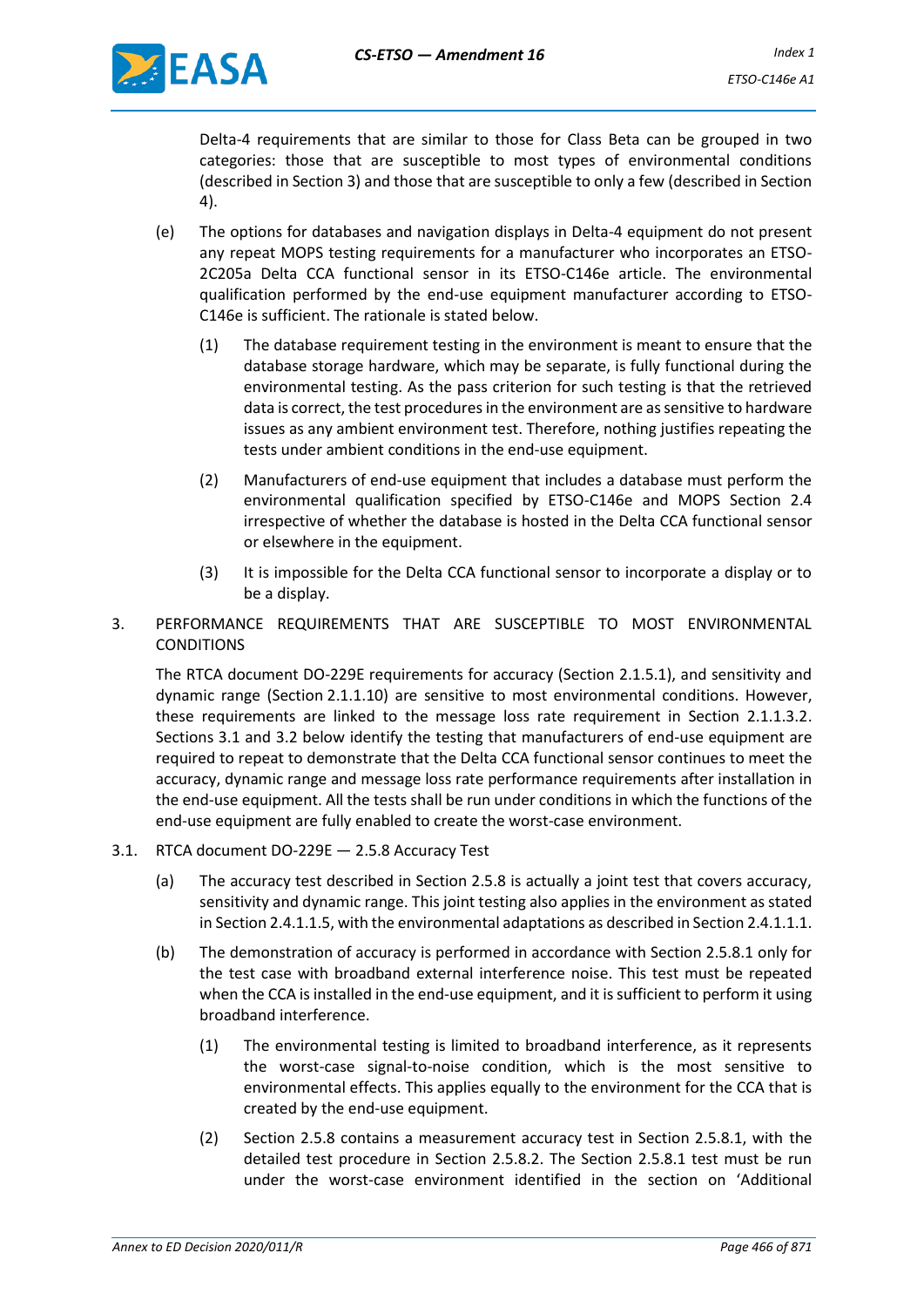

considerations for internal interference sources' below. The measurement accuracy testing can be combined with the message loss rate testing in Section 2.5.2.1.

- (3) Section 2.5.8.3 is a 24-hour actual satellite accuracy test. The Section 2.5.8.3 test exposes the equipment to a variety of signal conditions and data-processing conditions over varying satellite geometries that will increase the confidence that no unforeseen interactions between the components within the end-use equipment and the Delta CCA functional sensor will go undetected. The 24-hour testing in Section 2.5.8.3 can be combined with the 24-hour message loss rate testing in Section 2.5.2.4 (see the section on 'Additional considerations for internal interference sources').
- (4) Section 2.5.8.4 (SBAS Tracking Bias) is an analysis of the GPS hardware, and it is therefore not necessary to repeat it at the end-use equipment level provided that no extra RF components that affect the RF filtering response are inserted into the RF path. Otherwise, the manufacturer of the end-use equipment must also repeat the SBAS Tracking Bias test.
- (c) The test threshold is relaxed from 110 % to 125 % as specified in Table 2-25 of the Section 2.5.8.2.1 test procedure to shorten the duration of the test. However, the Section 2.5.8 testing (excluding the SBAS Tracking Bias test in 2.5.8.4) for the CCA in the end-use equipment shall be under ambient conditions per Section 2.5, with the 110-% test pass threshold for maximum test sensitivity.
- (d) The Section 2.5.8 testing (excluding the SBAS Tracking Bias test in Section 2.5.8.4) should be repeated against the accuracy requirement in Section 2.1.5.1.
- (e) Only the test case for broadband external interference noise using minimum satellite power will be executed in most cases to shorten the duration of the test. The Section 2.5.8.1 testing will be repeated for both the minimum and the maximum satellite power only for the worst-case environment.
- 3.2. RTCA document DO-229E 2.5.2 Message Loss Rate Test
	- (a) Section 2.5.2 specifies the message loss rate test for the 2.1.1.3.2 message loss rate requirement. This test is conducted in conjunction with the Section 2.5.8 accuracy testing. Section 2.5.2.2 defines the test procedure to collect data that verifies the SBAS message loss rate in the presence of interference using the test cases in which the SBAS satellite is at minimum power. Section 2.5.2.3 defines the pass-fail criteria.
	- (b) The test in Section 2.5.2.2 will be performed during the measurement accuracy broadband interference test case described in paragraph 3.1.
	- (c) The test procedure in Section 2.5.2.4.1 is run in conjunction with the 2.5.8.3 24-hour accuracy test. Section 2.5.2.4.2 defines the pass-fail criteria for the test case described in paragraph 3.1(b)(3).
- 4. PERFORMANCE REQUIREMENTS PARTIALLY SUSCEPTIBLE TO ENVIRONMENTAL CONDITIONS
	- (a) The Class Delta-4 Table 2-20 in Section 2.4.1 of RTCA document DO-229E indicates that the requirements for initial acquisition time (2.1.1.7) and satellite reacquisition time (2.1.1.9) are sensitive to four environmental conditions: icing, lightning-induced transient susceptibility, lightning direct effects, and normal/abnormal operating conditions. The requirements for loss of navigation (Sections 2.1.1.13.2, 2.1.5.12.2, and 2.3.6.2) are sensitive to low and high operating temperatures.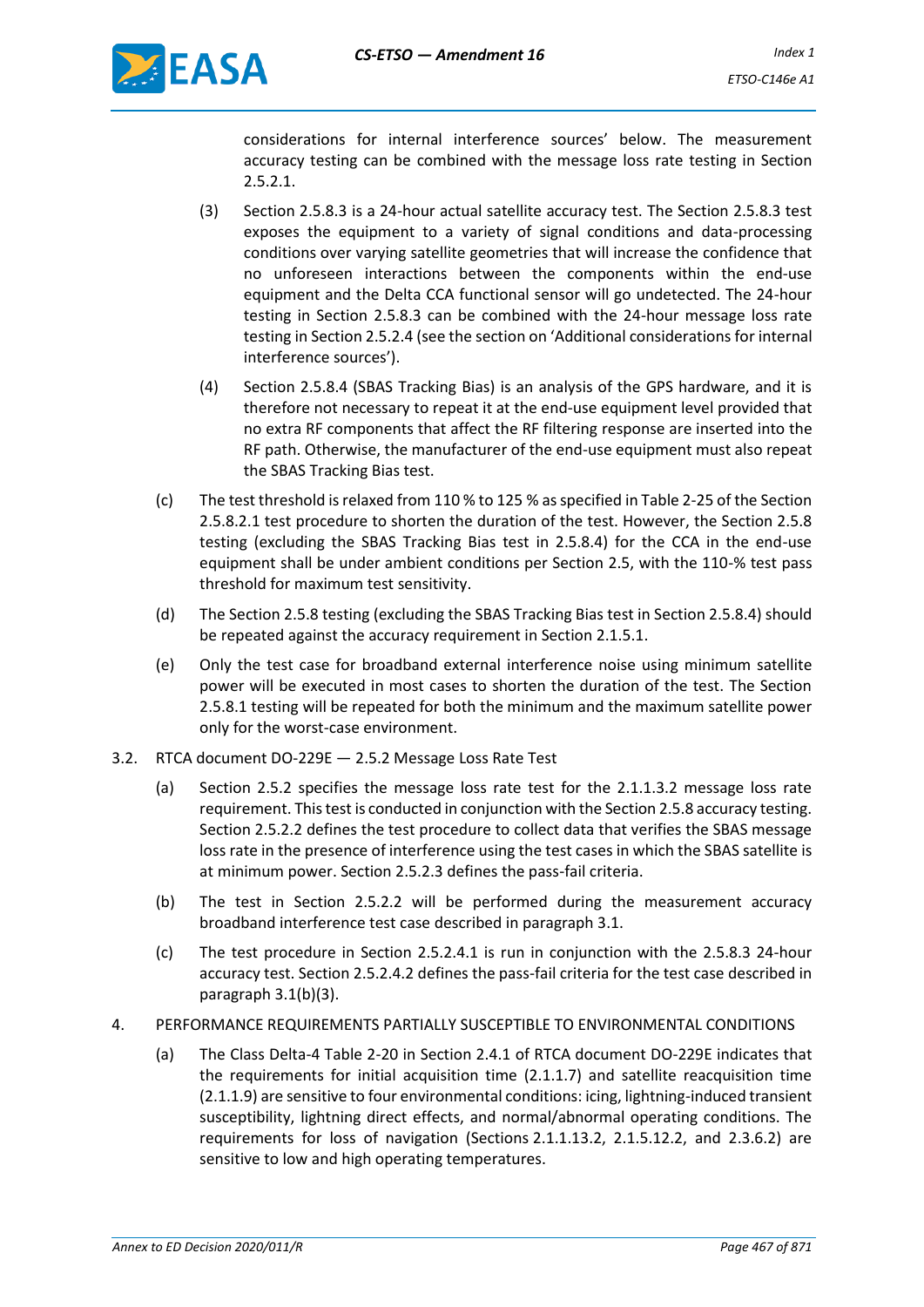

Note: Class Delta-4 provides deviation guidance only during the final approach segment of an LP/LPV approach, in which a loss of integrity is treated as a loss of navigation capability.

- (b) The lightning-induced transient susceptibility, lightning direct effects or icing environmental conditions are not pertinent to the environment created by the end-use equipment relative to the Delta CCA functional sensor. However, the manufacturer of the end-use equipment remains responsible for meeting the overall environmental qualification at the end-use equipment level.
- (c) Loss of navigation indications are limited to temperature testing, and the information in RTCA DO-229E, Sections 2.4.1.1.2 and 2.4.1.1.3, is appropriate. The purpose is to ensure that the interface that is used to indicate the loss of navigation is functional under the environmental conditions that are present after the Delta CCA functional sensor is installed in the end-use equipment. Sections 2.4.1.1.2 and 2.4.1.1.3 indicate that any source that generates the indication can be used, since it is the interface, and not the detection mechanism, that is verified. The temperature testing performed at the end-use equipment level is the worst-case scenario. It is not necessary to repeat the CCA level test at room temperature in the end-use equipment since the environmental qualification adequately addresses testing for these requirements.

Note: The Class Delta table requires more than just temperature testing under environment to support the optional display component of Class Delta. Since a CCA cannot be a display or incorporate a display, the additional testing in the environment does not apply.

- (d) EUROCAE ED-14 Section 16 relates to aircraft power supplies (refer to ETSO paragraph 3.1.2 for the environmental qualification requirements). Sections 16.5.1.2 and 16.6.1.2 are for supply voltage modulation (AC)/ripple (DC). Given the potential susceptibility of the Delta CCA functional sensor to power supply noise, it is prudent to repeat the tests at the end-use equipment level on this basis.
- (e) Sections 4.1 and 4.2 identify the testing that manufacturers of end-use equipment are required to repeat to demonstrate that the Delta CCA functional sensor continues to meet the acquisition time and reacquisition time performance requirements relative to the normal/abnormal operating conditions after installation in the end-use equipment.

All tests shall be run under conditions where the functions of the end-use equipment are fully enabled to create the worst-case environment.

4.1. RTCA DO-229E — 2.5.4 Initial acquisition test procedures

The information in RTCA document DO-229E, Section 2.4.1.1.4, on the initial acquisition test in Section 2.5.4 applies. The manufacturer of the end-use equipment shall repeat the initial acquisition testing described in RTCA document DO-229E, Section 2.5.4.

4.2. RTCA DO-229E — 2.5.6 Satellite reacquisition time test

The manufacturer of the end-use equipment is required to repeat the satellite reacquisition time testing in RTCA document DO-229E, Section 2.5.6.

- 5. ADDITIONAL CONSIDERATIONS FOR INTERNAL INTERFERENCE SOURCES
	- (a) Installing a Delta CCA functional sensor into end-use equipment that also includes other functions requires a careful evaluation of the potential internally radiated and conducted interference. The manufacturer of the end-use equipment must evaluate each operating mode to determine whether the mode changes the environment for the installed Delta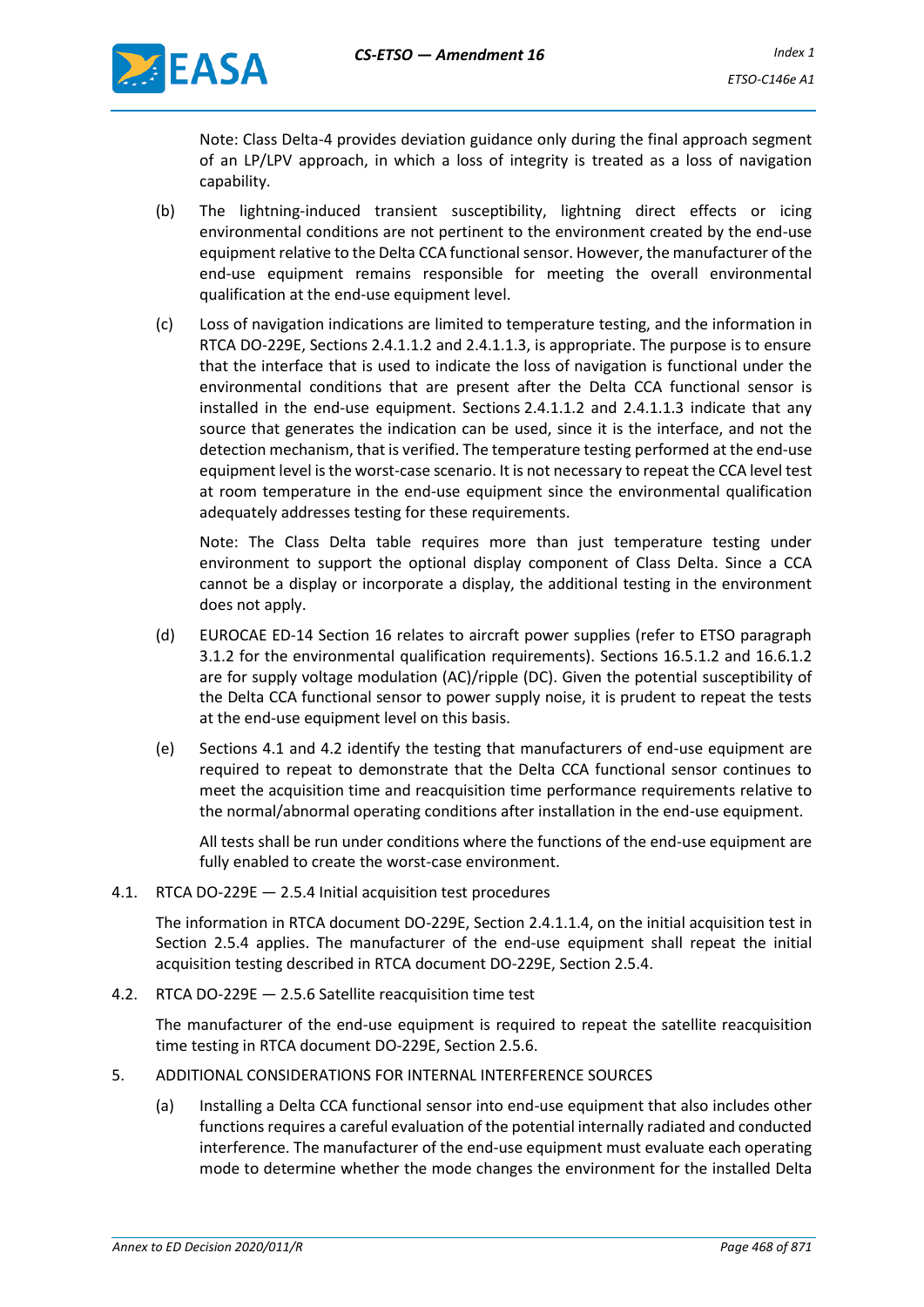

CCA functional sensor. If there is only one environment or there is clearly one worst-case environment, then the accuracy and message loss rate testing in Section 3 can be run in that operating mode only. For example, if the end-use equipment includes an RF transmitter that radiates at one frequency, one could reasonably argue that setting the transmitter at full power with maximum data throughput would generate a clear worstcase environment in which to run all the testing.

- (b) In the case of multiple environments, the accuracy and message loss rate tests can either be run under each environment or the methodology in RTCA document DO-229E, Section 2.4.1.2.3, can be used to run an aggregate test with approximately equal time in each mode. The methodology in Section 2.4.1.2.3 must be used to identify the modes with the greatest susceptibility under which the combined accuracy and message loss rate tests are repeated in addition to the aggregate test. For example, the methodology of Section 2.4.1.2.3 is appropriate for end-use equipment that contains a high-power transmitter that operates on a large number of frequencies such that it is impractical to run a test at each frequency. This is analogous to the large number of frequencies that need to be tested during the EUROCAE ED-14 Section 19 testing on induced signal susceptibility and the Section 20 testing on radio frequency susceptibility, and this is the reason why the methodology of Section 2.4.1.2.3 was developed.
- (c) It is sufficient to identify one worst-case environment when performing the acquisition and 24-hour accuracy testing.
- 6. SUMMARY
	- (a) The manufacturer of the end-use equipment that incorporates a Delta CCA functional sensor is required to repeat the following RTCA document DO-229E Section 2.5 testing under ambient conditions (see Section 5) after installing the Delta CCA functional sensor in the end-use equipment:
		- The Section 2.5.8 Accuracy testing (excluding the SBAS Tracking Bias test in 2.5.8.4) adapted per Section 2.4.1.1.1, except that the 110-% test pass threshold is used.
			- − Note: Excluding the SBAS Tracking Bias test is acceptable, provided that the enduse equipment does not insert into the RF signal path any components that affect the filtering response. Otherwise, the manufacturer of the end-use equipment must also repeat the SBAS Tracking Bias test.
		- The Section 2.5.2 message loss rate test.
		- The Section 2.5.4 initial acquisition test.
		- The Section 2.5.6 satellite reacquisition time test.
	- (b) The manufacturer of the end-use equipment remains responsible for completing a full environmental qualification evaluation (see ETSO Section 3.1.2) at the end-use equipment level. The manufacturer of end-use equipment that incorporates a Delta CCA functional sensor is required to repeat the loss of navigation indication and loss of integrity indication testing as part of the environmental qualification according to RTCA document DO-229E, Sections 2.4.1.1.2 and 2.4.1.1.3.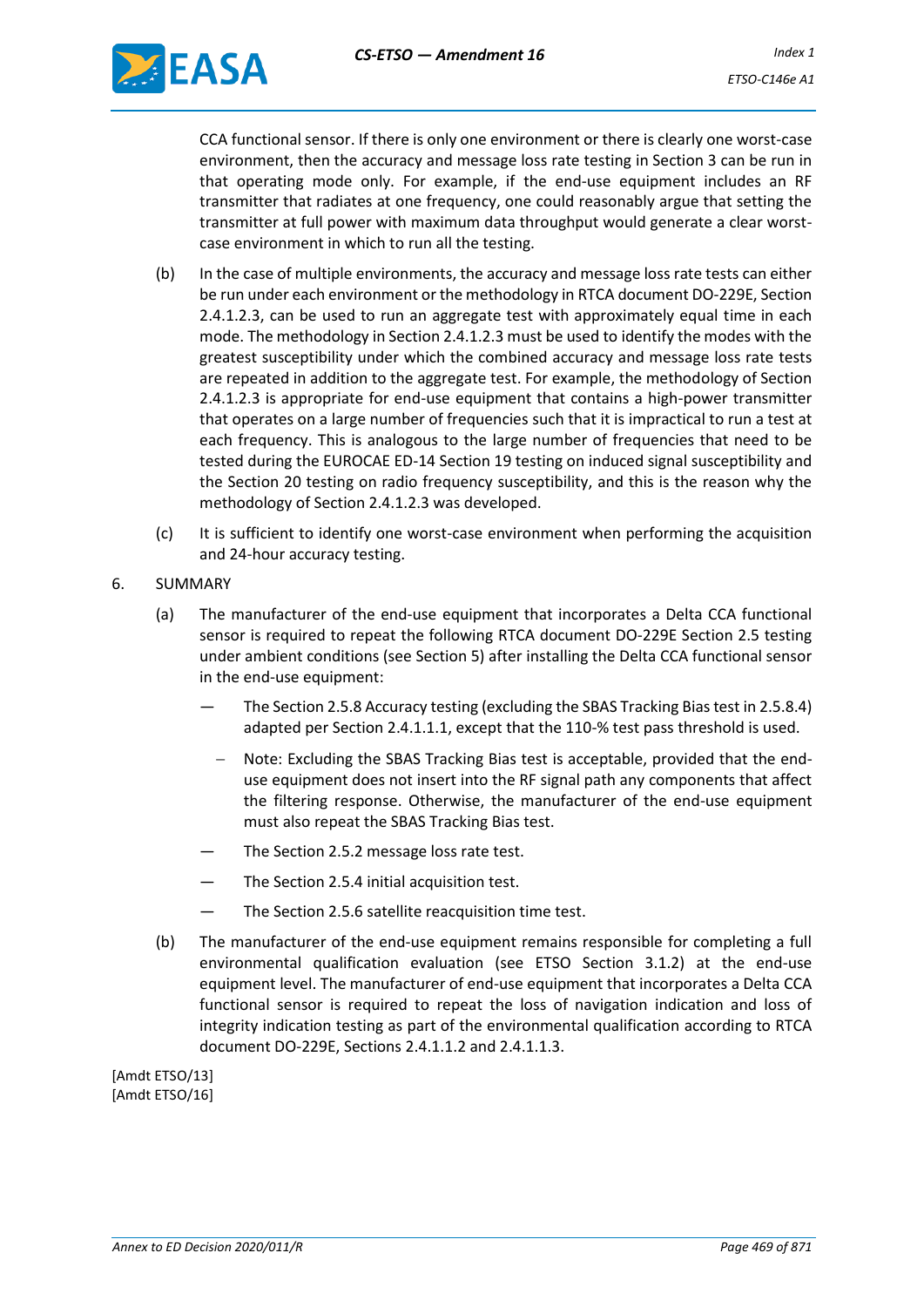

# <span id="page-9-0"></span>**Appendix 2 to ETSO-C146e A1 – Addition to RTCA Document DO-229E, Section 1**

*ED Decision 2020/011/R*

This Appendix describes the required modifications and additions to RTCA document DO-229E for compliance with this ETSO. This Appendix adds a new Section 1.8.3 on cybersecurity and GNSS spoofing mitigation and additional required leg types in Section 2.2.1.3 of RTCA document DO-229E.

The new Section, 1.8.3, contains no new requirements but provides information for cybersecurity and spoofing mitigation to make RTCA document DO-229E consistent with the new RTCA MOPS template and RTCA document DO-253D, Minimum Operational Performance Standards for GPS Local Area Augmentation System Airborne Equipment.

The new 2.2.1.3 leg type requirements are applicable to Class Gamma equipment only and are necessary to properly execute published instrument procedures designed to provide maximum efficiency, flexibility, and aircraft eligibility. These instrument procedure designs may include RNAV components and/or leg types associated with conventional procedures. The modifications and additions to Section 2.2.1.3 are necessary to ensure Class Gamma equipment can properly execute current and future instrument procedure designs.

#### **1.8.3 Cybersecurity and GNSS Spoofing Mitigation**

This section contains information to address intentional interference with the GNSS. Spoofing is caused by RF waveforms that mimic true signals in some ways, but deny, degrade, disrupt, or deceive a receiver's operation when they are processed. Spoofing may be unintentional, such as effects from the signals of a GNSS repeater, or may be intentional and even malicious. There are two classes of spoofing. Measurement spoofing introduces RF waveforms that cause the target receiver to produce incorrect measurements of time of arrival or frequency of arrival or their rates of change. Data spoofing introduces incorrect digital data to the target receiver for its use in processing of signals and the calculation of PNT. Either class of spoofing can cause a range of effects, from incorrect outputs of PNT to receiver malfunction. The onset of effects can be instantaneous or delayed, and the effects can continue even after the spoofing has ended. Improperly used or installed GNSS re-radiators act like spoofers. Re-radiators, replay and GNSS emulator devices can present misleading information to GNSS equipment and/or could cause lasting effects.

Equipment manufacturers should implement measures to mitigate processing of erroneous data. Cross-checks of GNSS sensor data against independent position sources and/or other detection monitors using GNSS signal metrics or data checks can be implemented in the antenna, receiver, and/or through integration with other systems at the aircraft level. Data validity checks to recognize and reject measurement and data spoofing should be implemented in the receiver. Additional guidance and best practices related to GNSS equipment can be found in the U.S. Department of Homeland Security document 'Improving the Operation and Development of Global Positioning System (GPS) Equipment Used by Critical Infrastructure'<sup>6</sup> and GLOBAL POSITIONING SYSTEMS DIRECTORATE SYSTEMS ENGINEERING & INTEGRATION: INTERFACE SPECIFICATION, IS-GPS-200, Navstar GPS Space Segment/Navigation User Interfaces, Revision H, IRN-IS-200H-003 28 July 2016.

Aircraft equipment information vulnerabilities (such as cybersecurity risks) have been present for digital systems since the development of the personal computer (PC) in the late 1970s and even longer for RF systems, and the advent of internet connectivity has substantially increased those risks. Typically, access to navigation receivers has been controlled such that they are considered to be

[https://ics-cert.us-](https://ics-cert.us-cert.gov/sites/default/files/documents/Improving_the_Operation_and_Development_of_Global_Positioning_System_(GPS)_Equipment_Used_by_Critical_Infrastructure_S508C.pdf)

[cert.gov/sites/default/files/documents/Improving\\_the\\_Operation\\_and\\_Development\\_of\\_Global\\_Positioning\\_System\\_\(GPS\)\\_Equipme](https://ics-cert.us-cert.gov/sites/default/files/documents/Improving_the_Operation_and_Development_of_Global_Positioning_System_(GPS)_Equipment_Used_by_Critical_Infrastructure_S508C.pdf) [nt\\_Used\\_by\\_Critical\\_Infrastructure\\_S508C.pdf](https://ics-cert.us-cert.gov/sites/default/files/documents/Improving_the_Operation_and_Development_of_Global_Positioning_System_(GPS)_Equipment_Used_by_Critical_Infrastructure_S508C.pdf)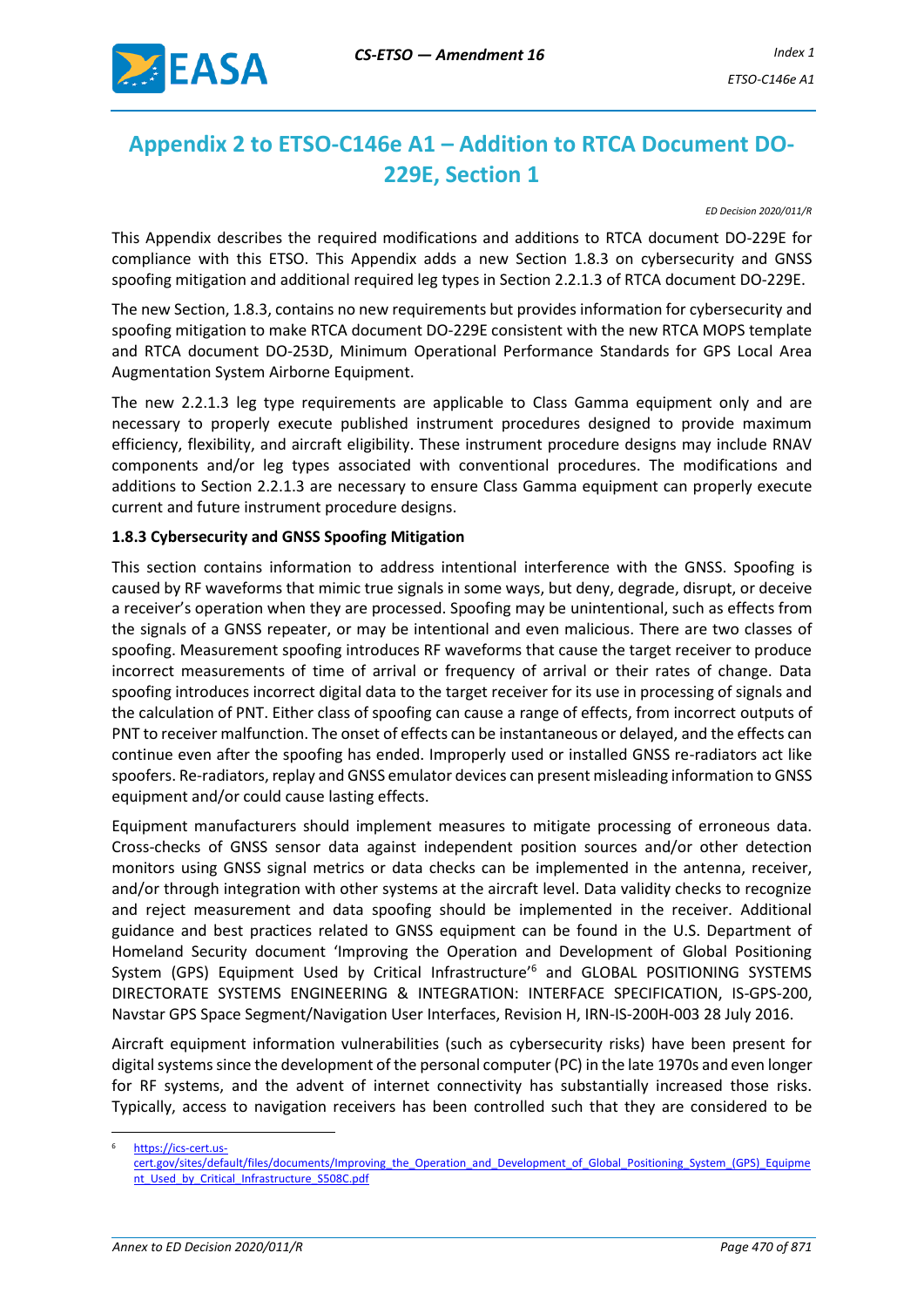

vulnerable only through RF signals and OEM and/or aircraft operator controlled processes for maintenance and updates. In some cases, aircraft GNSS receivers may be field loadable by approved personnel, requiring physical access and physical interface to the ground receivers. However, it is expected that not all aircraft in the future will rely on such physical isolation for the security of avionics. Internet and Wi-Fi connectivity have become popular as a means for aircraft or equipment manufacturers to update installed avionics software, to update databases, or provide an alternate means of communicating with the flight crew or cabin (e.g. in-flight entertainment, weather, etc.).

In most countries, the State provides oversight of safety-of-flight systems (sometimes referred to as 'authorised services') which provide information to aircraft, such as ILS, VOR, GNSS, and DME, to name a few. However, the State typically does not provide oversight on 'non-trusted' connectivity such as the internet, Wi-Fi, or manufacturer-supplied equipment interfaces which permit the input of externally supplied data into aircraft systems. A manufacturer may expose aircraft information vulnerabilities through the design of the equipment, or the equipment may become vulnerable as a result of being connected to a common interface. Therefore, it is important for manufacturers to consider aircraft information security risk mitigation strategies in their equipment design, particularly when the equipment is responsible for an interface between the aircraft and aircraft-external systems.

Apart from any specific aircraft-information-security-related performance requirements that are contained in the MOPS, it is recommended that manufacturers consider a layered approach to aircraft information security risk mitigation that includes both technical (e.g., software, signal filtering) and physical strategies. From a technical perspective, for example, this could include signal spoofing detection capabilities or more stringent, multi-factored authentication techniques such as passwords, PINs, and digital certificates. From a physical perspective, a manufacturer could consider connectors that require special tools to remove them to prevent passenger tampering — although navigation avionics are typically located in an avionics bay inaccessible to passengers. And finally, but just as important, manufacturers should consider supply chain risk management; for example, if a manufacturer outsources the development of software code, is the contractor and its staff properly vetted?

Civil aviation authorities (CAAs) have a regulatory interest when an applicant's design makes use of a non-trusted connection through which the installation can potentially introduce aircraft information security vulnerability. This requires the applicant to address not only the information security vulnerabilities and mitigation techniques for the new installation, but to also consider how vulnerabilities could propagate to existing downstream systems. Therefore, it is recommended that manufacturers reference their equipment aircraft information security review and mitigation strategies in the installation manual of the equipment so that the applicant can consider them in meeting the regulatory requirements of the installation.

#### **2.2.1.3 Path Definition**

Replace the list of required leg types in the first paragraph after the last sentence as shown:

The desired path shall be defined according to the following leg types:

| Leg Type  | <b>Description</b>               |
|-----------|----------------------------------|
| IF        | <b>Initial Fix</b>               |
| <b>CF</b> | Course to Fix leg                |
| DF        | Direct to Fix leg                |
| <b>TF</b> | Track to Fix leg                 |
| FA        | Fix to Altitude leg              |
| <b>FM</b> | <b>Fix to Manual Termination</b> |
| <b>VA</b> | Heading to Altitude leg          |
| VI        | Heading to Intercept             |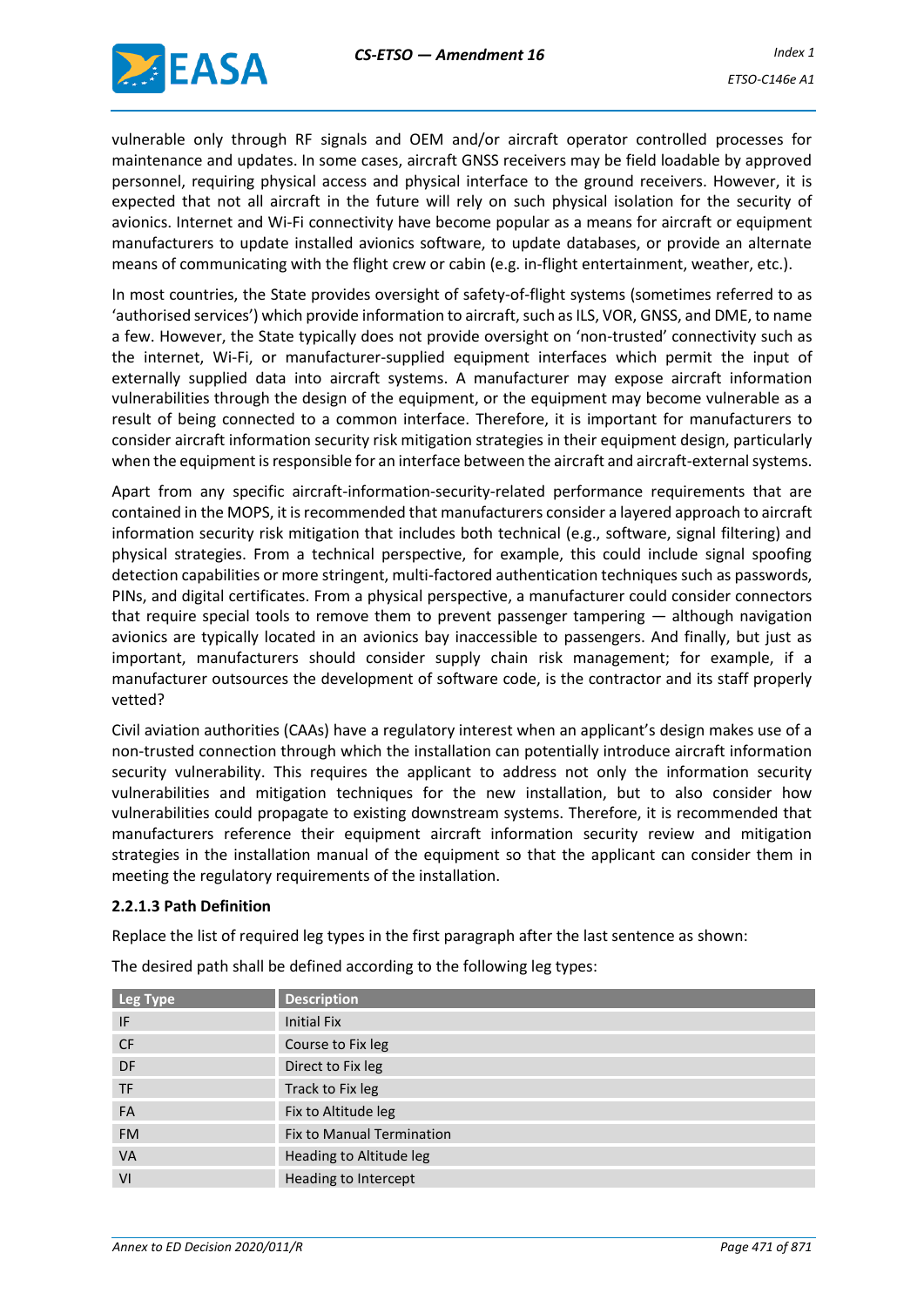

| Leg Type  | <b>Description</b>                   |
|-----------|--------------------------------------|
| <b>VM</b> | <b>Heading to Manual Termination</b> |
| <b>CA</b> | Course to Altitude Leg               |

#### *Holding legs*

| Leg Type  | <b>Description</b>                  |
|-----------|-------------------------------------|
| HA        | Terminates at an altitude           |
| HF        | Terminates at a fix after one orbit |
| <b>HM</b> | Manual termination                  |

Note 1: There is no intent to require a heading or altitude source connected to the equipment to automatically execute leg types with heading or altitude components. Manual equipment inputs for heading/altitude with manual aircraft control methods are acceptable for these leg types.

Note 2: Cross-track deviation requirements are not applicable for VA, VI, and VM heading leg types.

Replace Section 2.2.1.3.6 as shown and add the following leg type descriptions. Renumber existing paragraphs (starting with 2.2.1.3.7) to account for the newly added sections:

#### **2.2.1.3.6 Fix to Altitude (FA)**

An FA leg shall be defined as a specified track over the ground from a database waypoint to a specified altitude at an unspecified position.



#### **2.2.1.3.7 Fix to Manual Termination (FM)**

An FM leg shall be defined as a specified track over the ground from a database fix until a manual termination of the leg.



#### **2.2.1.3.8 Heading to Altitude (VA)**

A VA leg shall be defined as a specified heading to a specific altitude termination at an unspecified position. No correction is made for wind.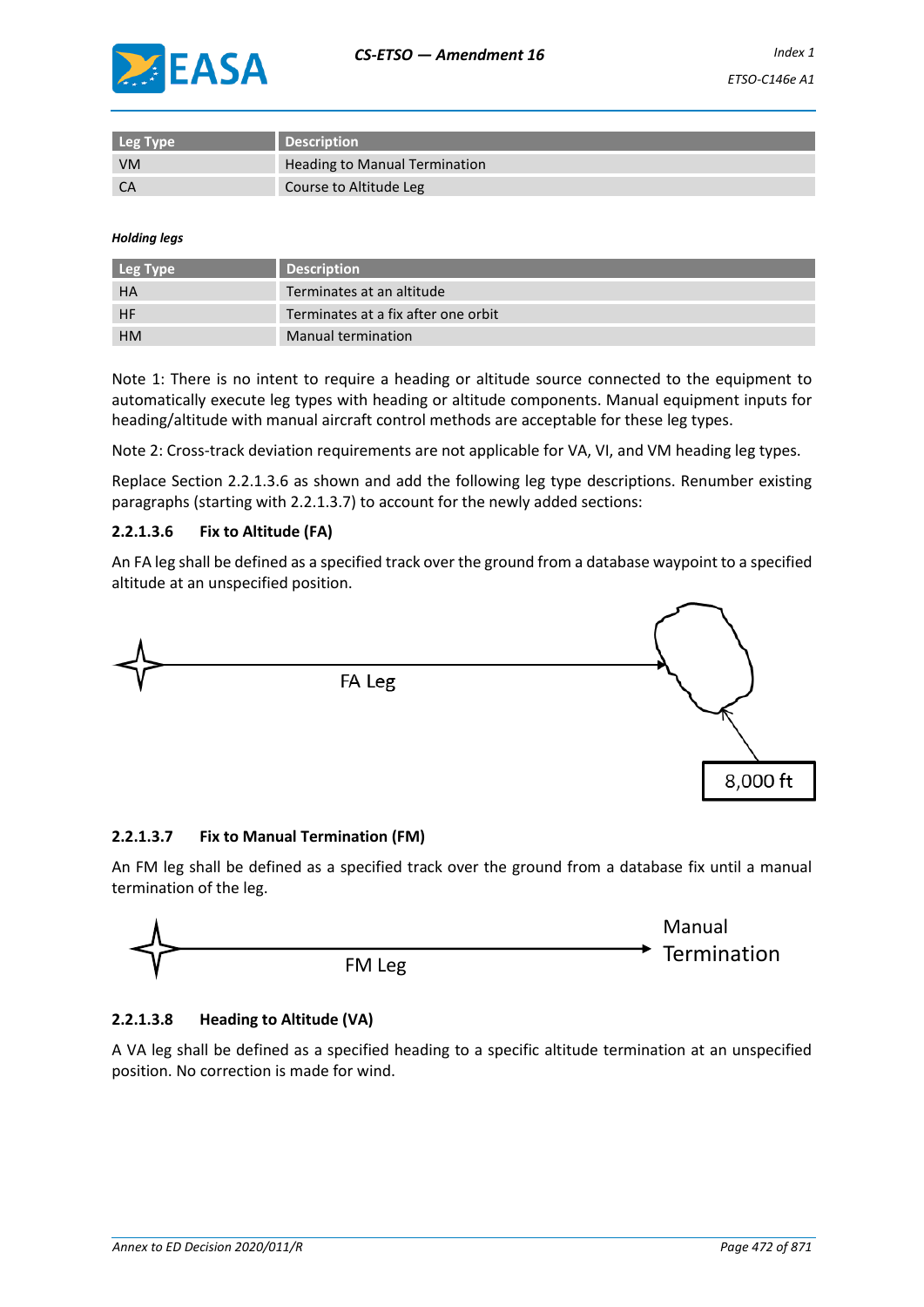

Next Leg

 $\mathbb{Z}^2$ 



## **2.2.1.3.9 Heading to Intercept (VI)**

A VI leg shall be defined as a specified heading to intercept a subsequent leg at an unspecified position. No correction is made for wind.

VI Leg

## **2.2.1.3.10 Heading to Manual Termination (VM)**

A VM leg shall be defined as a specified heading until a manual termination of the leg. No correction is made for wind.

> VM Leg  $\blacktriangleright$  Manual Termination

#### […]

#### **2.2.1.3.12 Course to Altitude (CA)**

A CA leg shall be defined as a specified course to a specific altitude at an unspecified position. The course is flown making adjustment for wind.

 $090^\circ$ 

CA Leg

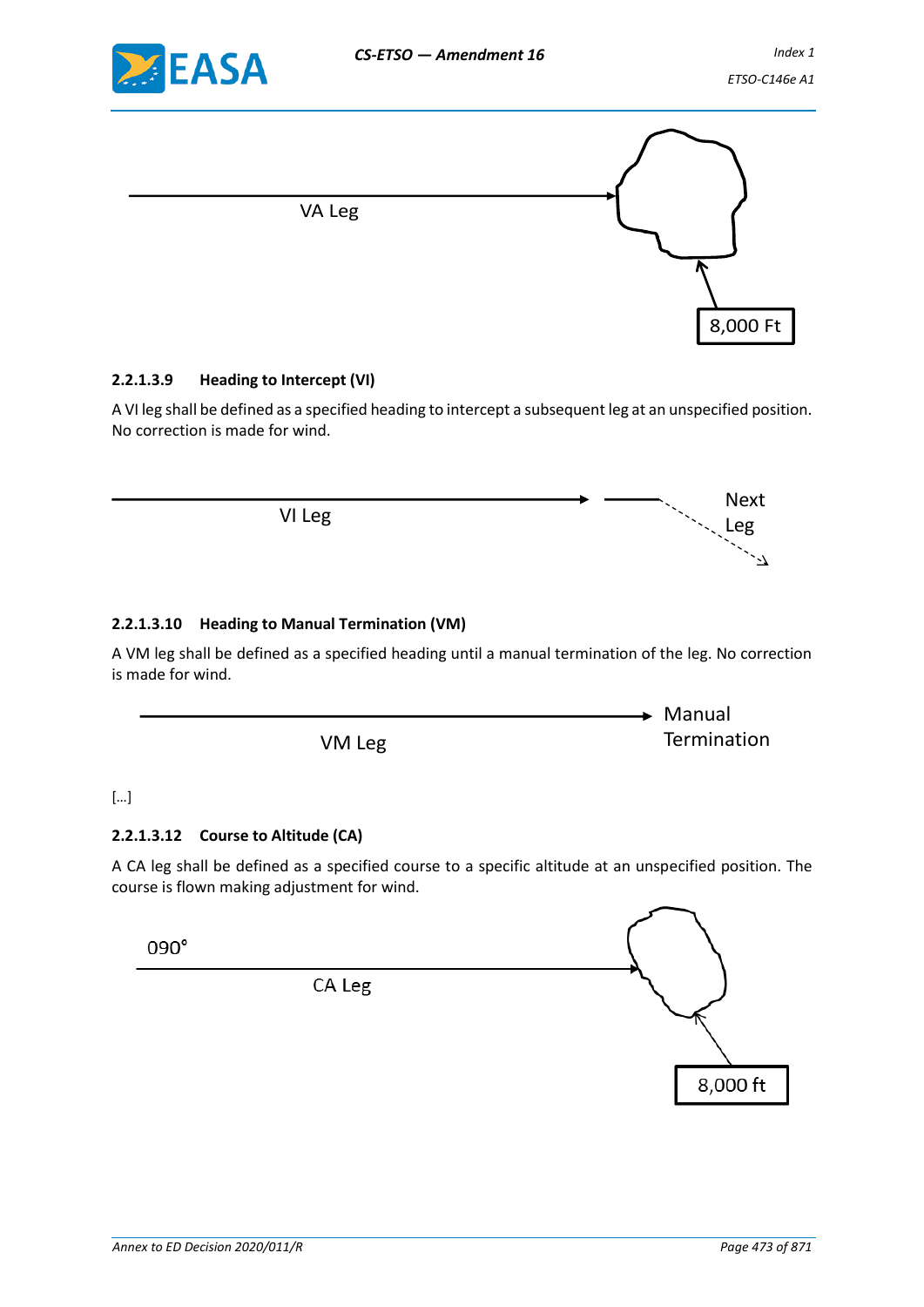

## **2.2.1.3.13 Hold to Altitude (HA)**

An HA leg is a holding pattern which terminates at the next crossing of the hold fix when the aircraft altitude is at or above the specified altitude. The altitude is provided by the navigation database. The source of the magnetic variation needed to convert magnetic courses to true courses is detailed in Section 2.2.1.3.12.

## **2.2.1.3.14 Hold to Fix (HF)**

An HF leg is a holding pattern which terminates at the first crossing of the hold fix after becoming established on the inbound course. This is typically after the entry procedure is performed. The source of the magnetic variation needed to convert magnetic courses to true courses is detailed in Section 2.2.1.3.12.

## **2.2.1.3.14 Hold for Clearance (manual termination) (HM)**

An HM leg is a holding pattern which terminates only after flight crew action. The source of the magnetic variation needed to convert magnetic courses to true courses is detailed in Section 2.2.1.3.12.

#### **Table 2-14 to Table 2-20**

The tables incorrectly reference and label EUROCAE ED-14/RTCA document DO-160 Sections 16.5.1.2 and 16.6.1.2 regarding '2.1.1.7 Acquisition Time' and '2.1.1.9 Reacquisition Time'. Change the table references as follows:

The MOPS Initial Acquisition Time requirement (2.1.1.7) applies to both AC and DC equipment under abnormal operating conditions (EUROCAE ED-14/RTCA document DO-160 Sections 16.5.2 and 16.6.2) and the satellite reacquisition time requirement (2.1.1.9) applies to both AC and DC equipment under normal operating conditions (EUROCAE ED-14/RTCA document DO-160 Sections 16.5.1 and 16.6.1).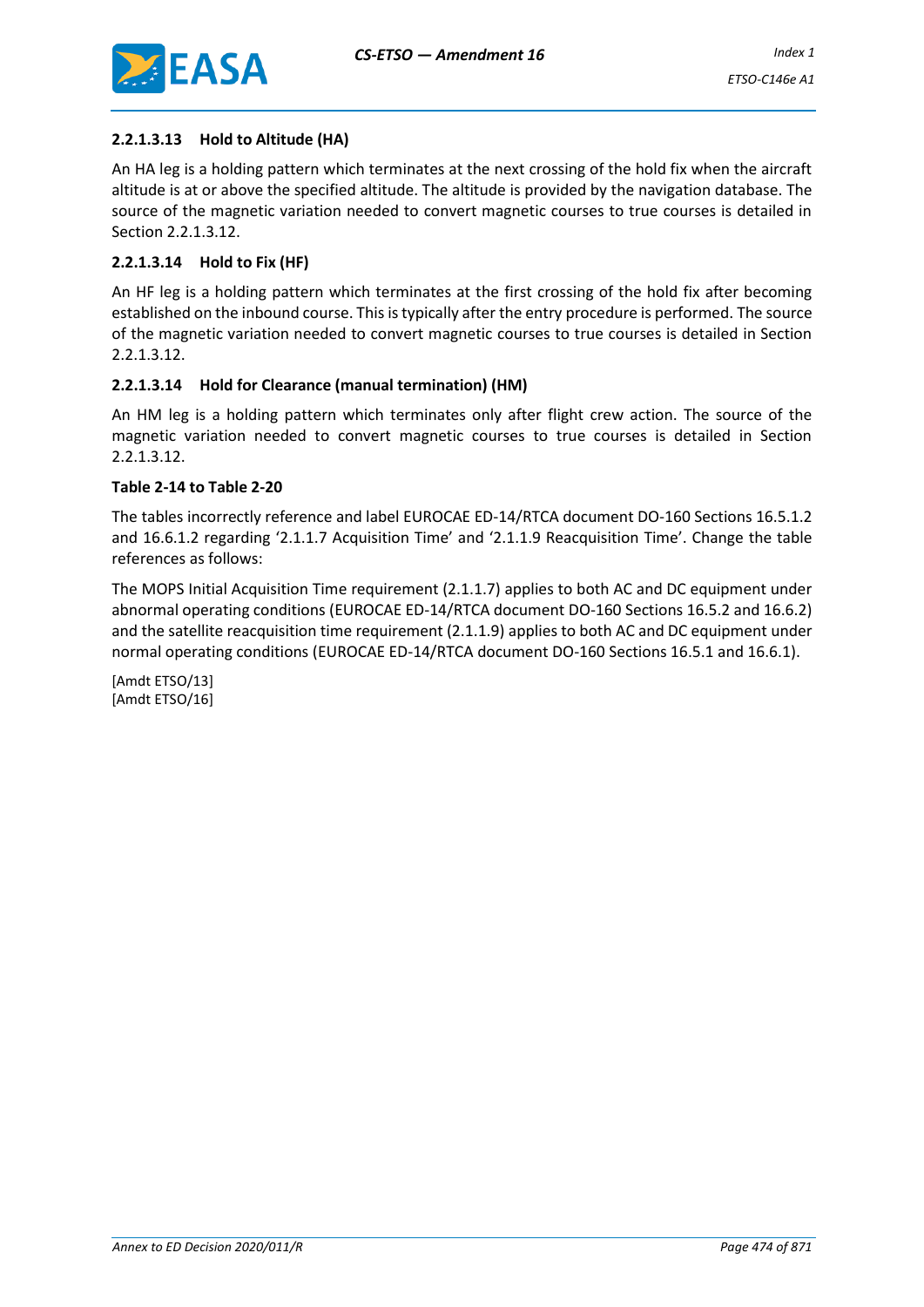

# **Appendix 3 to ETSO-C146e A1**

*ED Decision 2020/011/R*

Reserved.